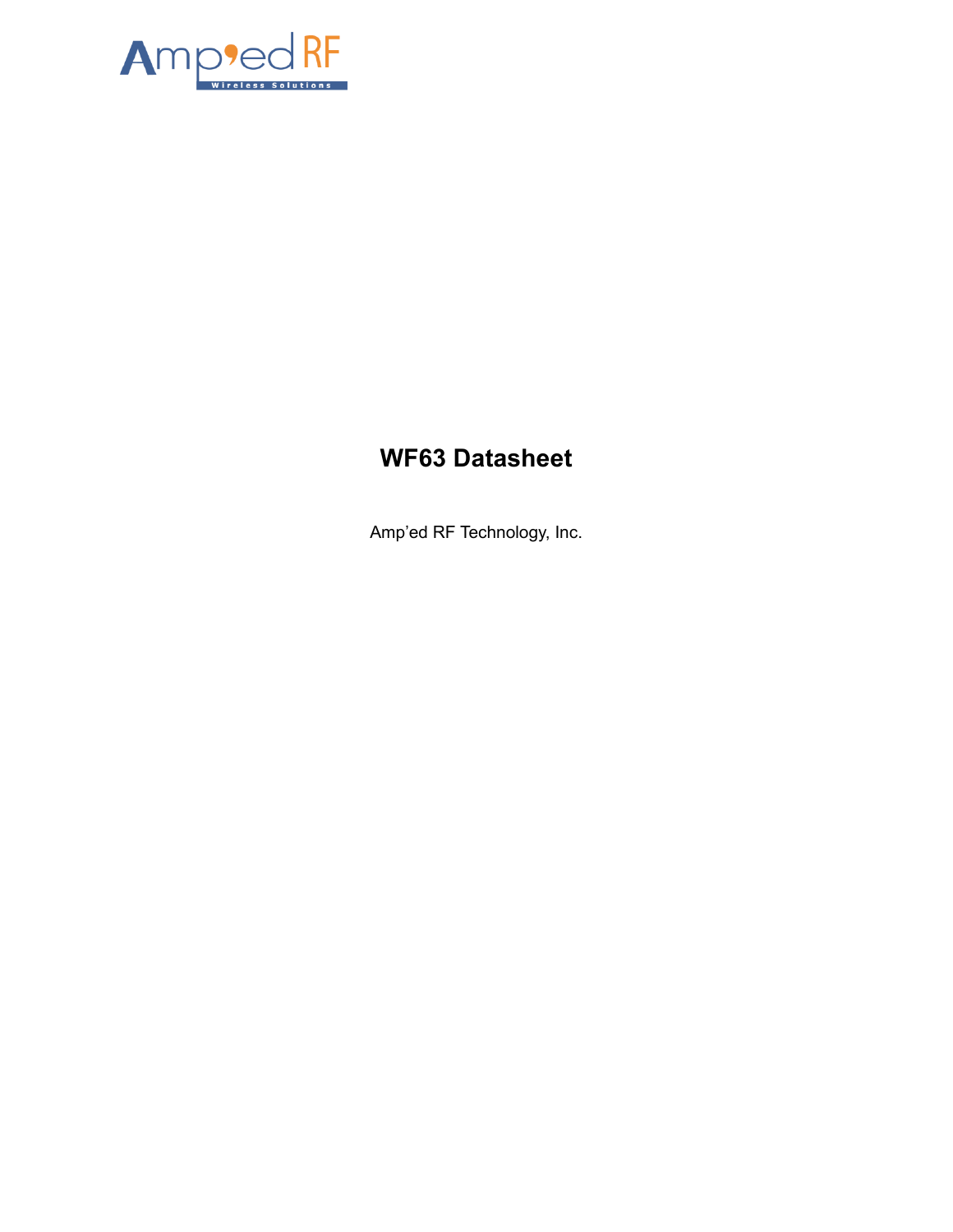

# **WF63 Product Specification**



14.6mm x 13.5mm x 2.8 mm

# **Description**

Amp'ed RF Technology presents the WF63 Wi-Fi Stand-alone module: 802.11bgn + Host MCU with Wi-Fi protocol stack. The WF63 is a small footprint, low cost RF module including chip antenna, 6 general purpose and ADC IO lines, several serial interface options, and up to 4M bps data throughput using the SPI interface.

The complete stack, TCP/IP with WLAN, is hosted on the integrated MCU. A simple AT command interface, artSerial, allows users to easily configure and operate the WF63.

#### **WLAN features**

- 802.11b/g/n, 802.11d Regulatory Domain, 802.11r
- Output Power, +23dBm
- Power savings mode
- Transmit power back-off
- Wi-Fi Direct (concurrent)
- Wi-Fi Protected Setup
- Soft Access Point
- Hotspot 2.0
- Security: WPA2, AES

#### **Hardware configuration**

- Cortex-M4 microprocessor up to 200 MHz
- 512K bytes Flash memory
- 128K bytes RAM memory
- UART, up to 2.25M baud
- SPI and I2C interfaces
- 6 general purpose I/O
- 2 x12-bit A/D inputs
- 1 LPO input
- Standby current, 70 μA
- RoHS conformance
- FCC/IC/CE certified

#### **Embedded software**

- Amp'edUP WiFi stack
- artSerial, AT command set, SDK, Software Development Kit
- Mobile application software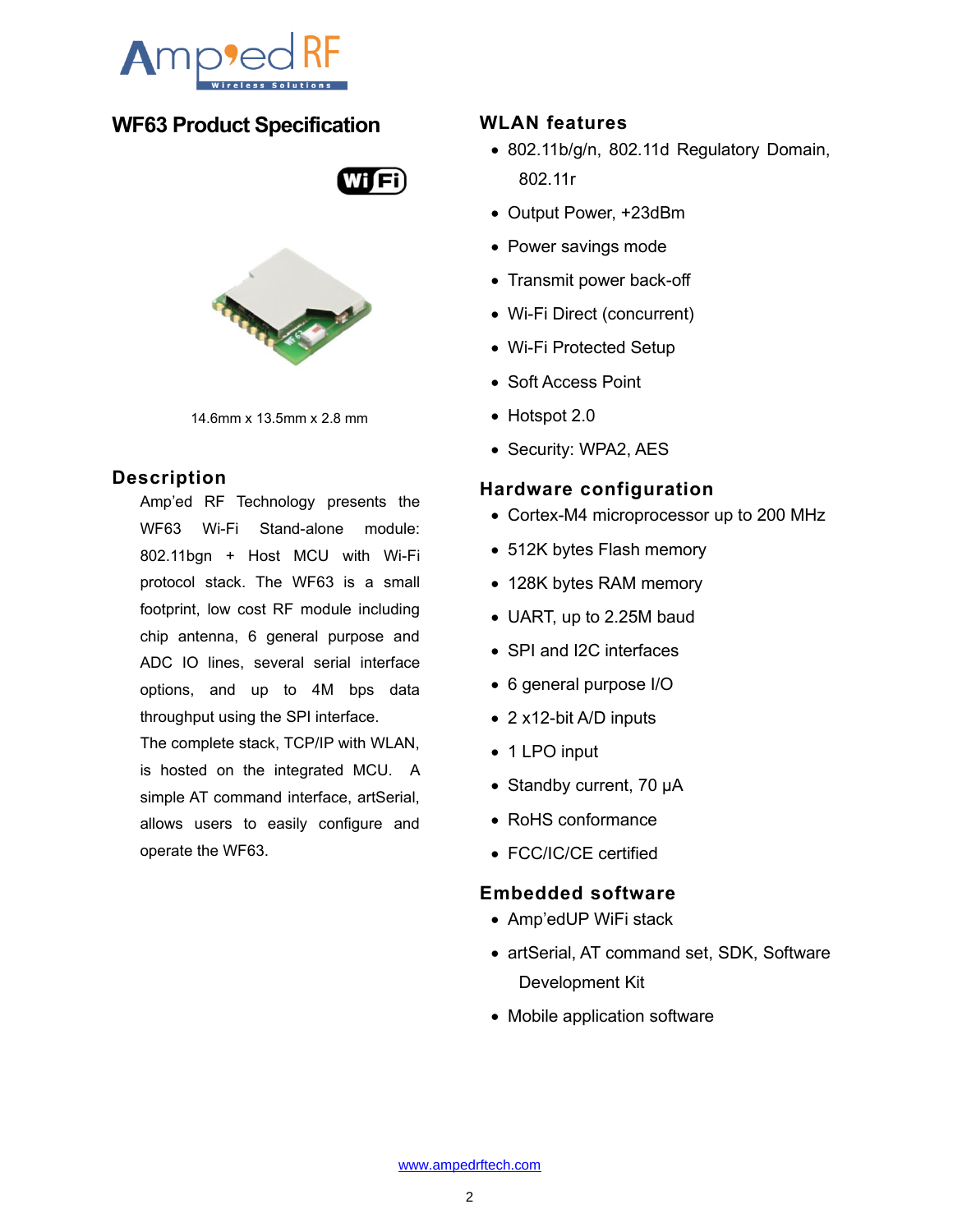

# **Table of Contents**

| 1.1.<br>1.2.<br>2.<br>2.1.<br>2.2.<br>2.3.<br>2.4.<br>2.5.<br>2.6.<br>2.7.<br>2.8.<br>2.9.<br>3.<br>3.1.<br>3.2.<br>Layout<br>3.3.<br>3.4.<br>3.5.<br>3.6.<br>3.7.<br>3.8.<br>3.9.<br>4.<br>4.1.<br>4.2.<br>4.3.<br>5.<br>6.<br>18 | $\mathbf 1$ . |  |
|------------------------------------------------------------------------------------------------------------------------------------------------------------------------------------------------------------------------------------|---------------|--|
|                                                                                                                                                                                                                                    |               |  |
|                                                                                                                                                                                                                                    |               |  |
|                                                                                                                                                                                                                                    |               |  |
|                                                                                                                                                                                                                                    |               |  |
|                                                                                                                                                                                                                                    |               |  |
|                                                                                                                                                                                                                                    |               |  |
|                                                                                                                                                                                                                                    |               |  |
|                                                                                                                                                                                                                                    |               |  |
|                                                                                                                                                                                                                                    |               |  |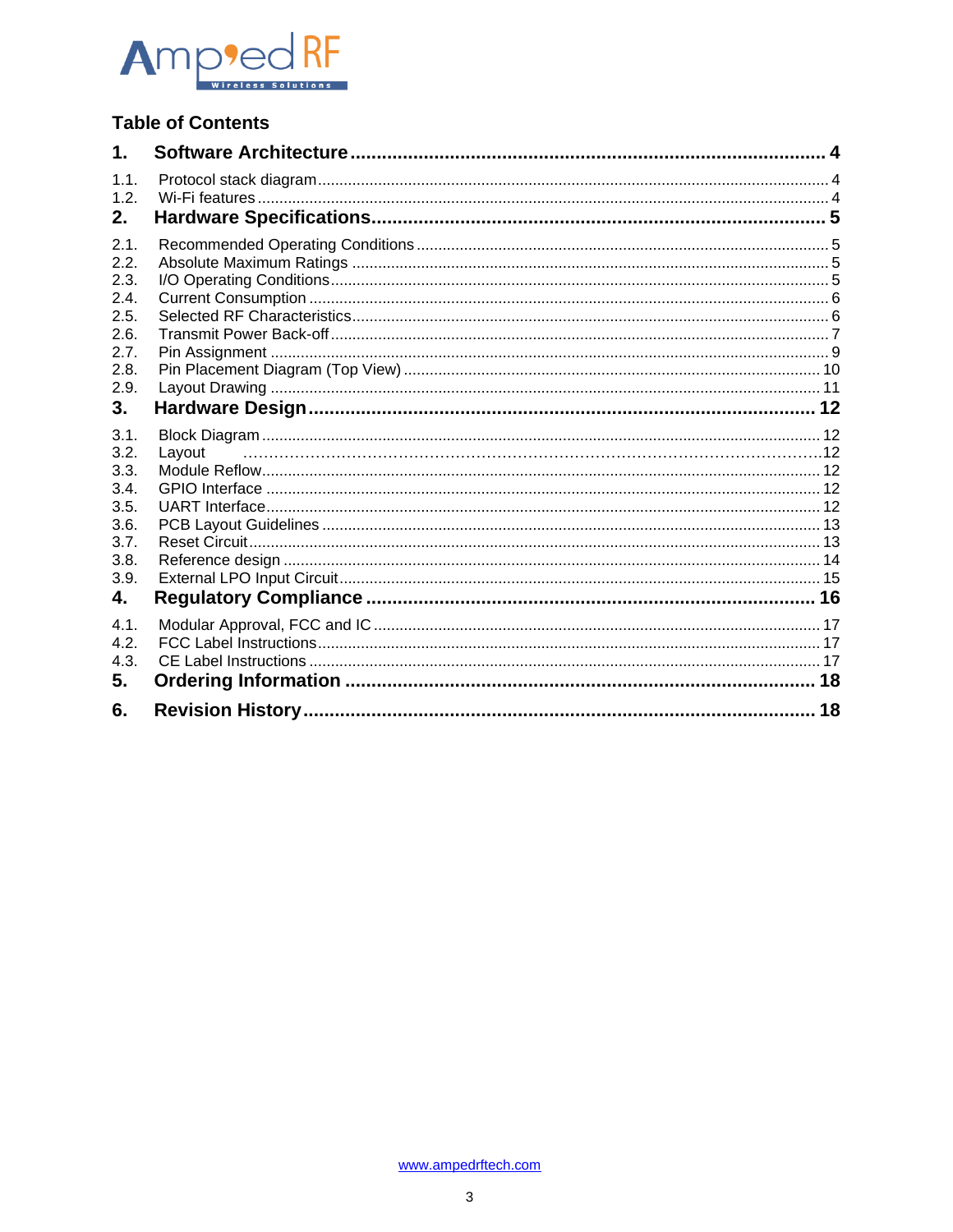

# <span id="page-3-1"></span><span id="page-3-0"></span>**1. Software Architecture**

1.1. Protocol stack diagram



#### <span id="page-3-2"></span>1.2. Wi-Fi features

- 802.11b/g/n, 802.11d Regulatory Domain, 802.11r
- Output Power, +23dBm
- Interface, SDIO 2.0, SPI
- Wi-Fi Direct (concurrent)
- Wi-Fi Display
- Wi-Fi Protected Setup
- Soft Access Point
- Hotspot 2.0
- Security: WPA2, AES
- CCX v4 Client Security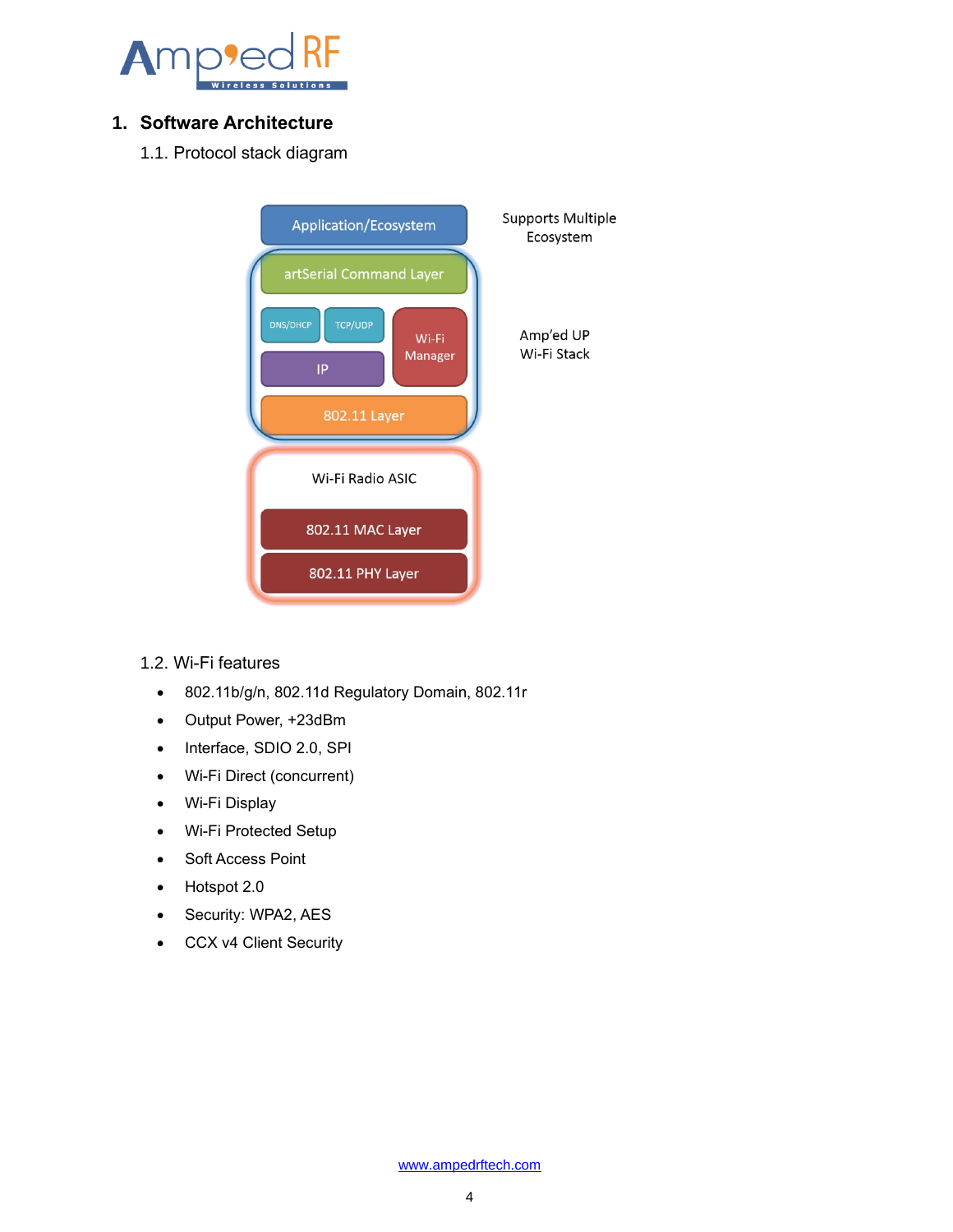

# <span id="page-4-0"></span>**2. Hardware Specifications**

General Conditions ( $V_{\text{IN}}$ = 3.6V and 25°C)

# <span id="page-4-1"></span>2.1. Recommended Operating Conditions

| Rating                             | Min  | <b>Typical</b> | Max  | Unit  |
|------------------------------------|------|----------------|------|-------|
| <b>Operating Temperature Range</b> | -40  |                | 80   | °C    |
| Supply Voltage VIN                 | 2.3  | 3.6            | 4.8  | Volts |
| Signal Pin Voltage                 |      | 2.0            |      | Volts |
| <b>RF Frequency</b>                | 2400 | $\overline{ }$ | 2495 | MHz   |

#### <span id="page-4-2"></span>2.2. Absolute Maximum Ratings

| Rating                         | Min    | <b>Typical</b> | Max    | Unit  |
|--------------------------------|--------|----------------|--------|-------|
| Storage temperature range      | $-55$  |                | $+125$ | °C    |
| Supply voltage $V_{\text{IN}}$ | $-0.3$ |                | $+5.0$ | Volts |
| I/O pin voltage $V_{10}$       | $-0.3$ |                | $+2.5$ | Volts |
| RF input power                 |        |                | -5     | dBm   |

# <span id="page-4-3"></span>2.3. I/O Operating Conditions

| Symbol          | Parameter                 | Min | Max | Unit  |
|-----------------|---------------------------|-----|-----|-------|
| $V_{\parallel}$ | Low-Level Input Voltage   |     | 0.6 | Volts |
| V <sub>IH</sub> | High-Level Input Voltage  | 1.3 |     | Volts |
| $V_{OL}$        | Low-Level Output Voltage  |     | 0.4 | Volts |
| $V_{OH}$        | High-Level Output Voltage | 2.0 |     | Volts |
| $I_{OL}$        | Low -Level Output Current |     | 4.0 | Ma    |
| $I_{OH}$        | High-Level Output Current |     | 4.0 | Ma    |
| $R_{PU}$        | Pull-up Resistor          | 80  | 120 | KΩ    |
| $R_{PD}$        | Pull-down Resistor        | 80  | 120 | KΩ    |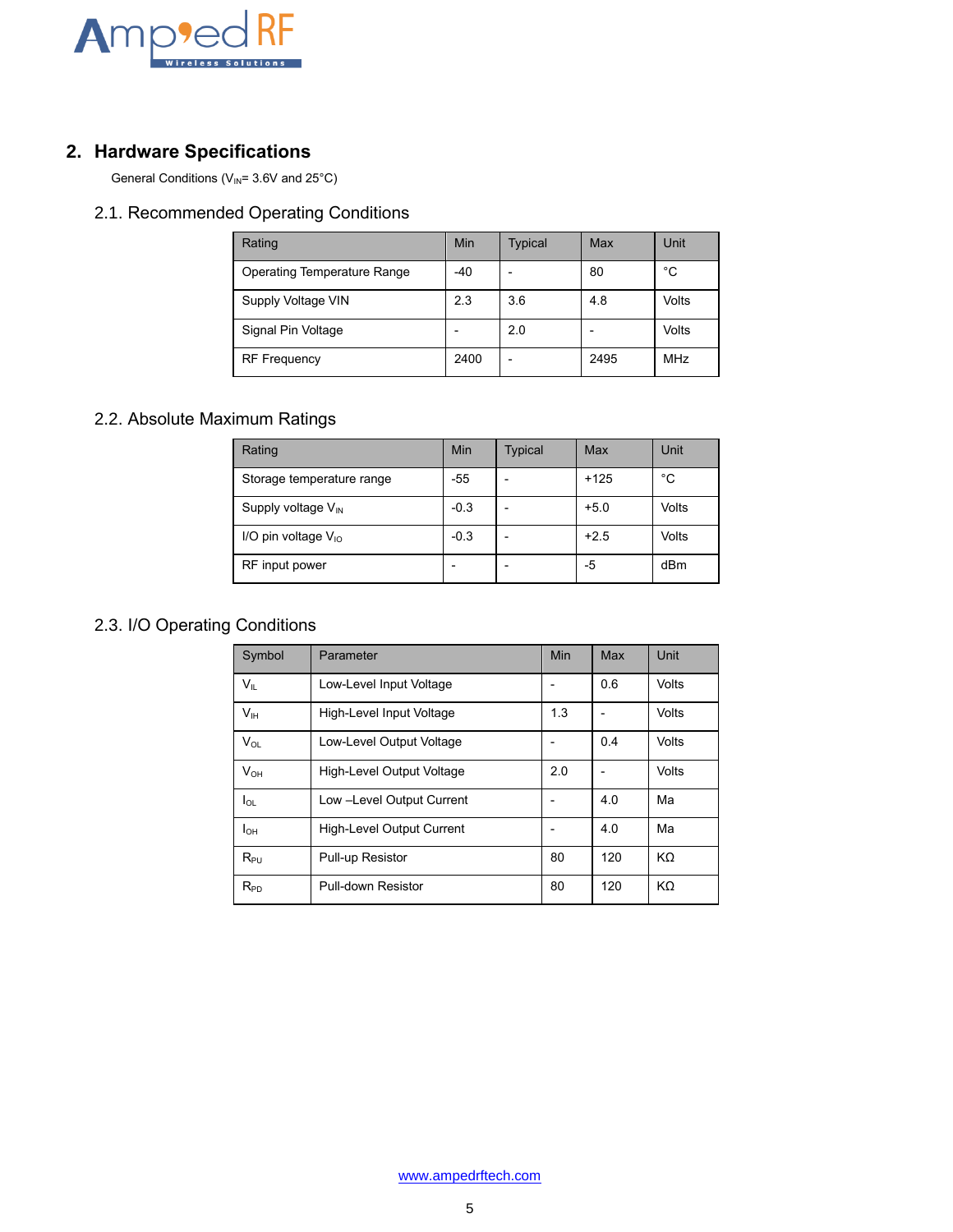

# <span id="page-5-0"></span>2.4. Current Consumption

| Modes (WLAN Max Power Level)                                                                                   | Avg | Unit |
|----------------------------------------------------------------------------------------------------------------|-----|------|
| $V_{BAT} = 3.6V$ , CPU 42Mhz                                                                                   |     |      |
| Complete Power Down                                                                                            | 20  | uA   |
| Sleep                                                                                                          | 140 | uA   |
| Power save (beacon period (including DTIM) 100ms, beacon                                                       |     |      |
| length 1ms)                                                                                                    | 1.2 | mA   |
| -proprietary power saving features enabled                                                                     |     |      |
| RX (idle, 2.4GHz)                                                                                              | 62  | mA   |
| RX (active, 2.4GHz, OFDM)                                                                                      | 66  | mA   |
| TX (active, 2.4GHz, OFDM), 15.5dBm @RF port                                                                    | 258 | mA   |
| TX (active, 2.4GHz, OFDM), 20.5dBm @RF port                                                                    | 280 | mA   |
| Data transmission using UART at 115K baud, STA mode                                                            | 95  | mA   |
| Video streaming; the device is receiving 2.0 Mbps of data using<br>legacy PSM mode (for example, MPEG-4@2Mbps) | 18  | mA   |
| $I_{\text{peak}}$ : system maximum peak current draw                                                           | 380 | mA   |

# <span id="page-5-1"></span>2.5. Selected RF Characteristics

| Parameters            | Conditions           | <b>Typical</b> | Unit |
|-----------------------|----------------------|----------------|------|
| Antenna load          |                      | 50             | ohm  |
| <b>Wi-Fi Receiver</b> |                      |                |      |
| Sensitivity           | DSSS 1Mbps@PER<8%    | $-98.0$        | dBm  |
| Sensitivity           | DSSS 2Mbps@PER<8%    | $-95.0$        | dBm  |
| Sensitivity           | CCK 5.5Mbps@PER<8%   | $-93.0$        | dBm  |
| Sensitivity           | CCK 11Mbps@PER<8%    | $-91.5$        | dBm  |
| Sensitivity           | BPSK 6Mbps@PER<10%   | $-93.5$        | dBm  |
| Sensitivity           | BPSK 9Mbps@PER<10%   | $-91.5$        | dBm  |
| Sensitivity           | QPSK 12Mbps@PER<10%  | $-90.5$        | dBm  |
| Sensitivity           | QPSK 18Mbps@PER<10%  | $-88.0$        | dBm  |
| Sensitivity           | 16QAM 24Mbps@PER<10% | $-85.5$        | dBm  |
| Sensitivity           | 16QAM 36Mbps@PER<10% | $-82.0$        | dBm  |
| Sensitivity           | 64QAM 48Mbps@PER<10% | $-78.0$        | dBm  |
| Sensitivity           | 64QAM 54Mbps@PER<10% | $-76.5$        | dBm  |
| Sensitivity           | BPSK 6.5Mbps@PER<10% | $-92.0$        | dBm  |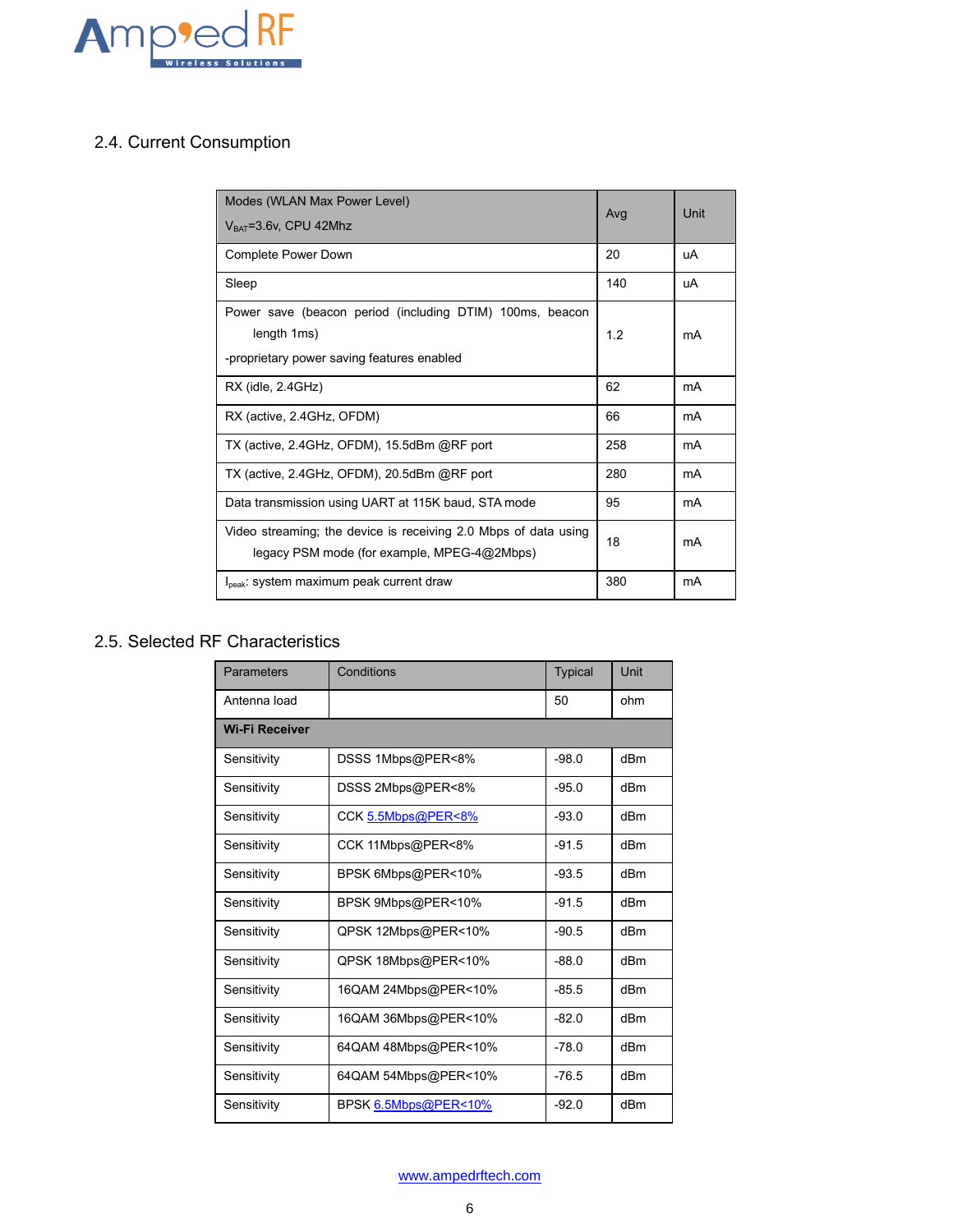

| Sensitivity              | QPSK 13Mbps@PER<10%    | $-89.0$ | dB <sub>m</sub> |
|--------------------------|------------------------|---------|-----------------|
| Sensitivity              | QPSK 19.5Mbps@PER<10%  | $-86.5$ | dB <sub>m</sub> |
| Sensitivity              | 16QAM 26Mbps@PER<10%   | $-84.0$ | dBm             |
| Sensitivity              | 16 QAM 39Mbps@PER<10%  | $-80.5$ | dBm             |
| Sensitivity              | 64QAM 52Mbps@PER<10%   | $-76.5$ | dB <sub>m</sub> |
| Sensitivity              | 64QAM 58.5Mbps@PER<10% | $-74.5$ | dBm             |
| Sensitivity              | 64QAM 65Mbps@PER<10%   | $-73.0$ | dBm             |
| <b>Wi-Fi Transmitter</b> |                        |         |                 |
| Output Power             | 802.11b/g BPSK 1/2     | 20.25   | dBm             |
| Output Power             | 802.11b/g BPSK 3/4     | 20.25   | dB <sub>m</sub> |
| Output Power             | 802.11b/g QPSK 1/2     | 20.25   | dB <sub>m</sub> |
| <b>Output Power</b>      | 802.11b/g QPSK 3/4     | 20.25   | dBm             |
| Output Power             | 802.11b/g 16QAM 1/2    | 20.25   | dBm             |
| Output Power             | 802.11b/g 16QAM 3/4    | 19.5    | dB <sub>m</sub> |
| Output Power             | 802.11b/g 64QAM 2/3    | 18.75   | dB <sub>m</sub> |
| Output Power             | 802.11b/g 64QAM 3/4    | 17.0    | dBm             |
| <b>Output Power</b>      | 802.11n MCS-0          | 20.25   | dB <sub>m</sub> |
| Output Power             | 802.11n MCS-1          | 20.25   | dBm             |
| Output Power             | 802.11n MCS-2          | 20.25   | dB <sub>m</sub> |
| Output Power             | 802.11n MCS-3          | 20.25   | dBm             |
| Output Power             | 802.11n MCS-4          | 19.5    | dBm             |
| Output Power             | 802.11n MCS-5          | 19.0    | dB <sub>m</sub> |
| Output Power             | 802.11n MCS-6          | 17.5    | dBm             |
| Output Power             | 802.11n MCS-7          | 16.0    | dB <sub>m</sub> |

#### <span id="page-6-0"></span>2.6. Transmit Power Back-off

When 2.7 V < VBAT < 3.6 V, the output power shall be backed off by 0.8 Db per300 Mv drop of Vbat below 3.6 V to guarantee meeting spectral mask, EVM, harmonic levels, spurious emissions and regulatory requirements in general.

When 2.3 V < VBAT < 2.7 V, an additional back-off of the output power is needed to guarantee meeting spectral mask, EVM, harmonic levels, spurious emissions and regulatory requirements in general.

When the load is not 50 $\Omega$ , the output power is backed off to guarantee meeting spectral mask, EVM, harmonic levels, spurious emissions and regulatory requirements in general. The device is able to withstand a VSWR of up to 12:1 without any damage.

When the temperature increases from +25°C to +85°C, the output power shall be backed off by 0.25 Db per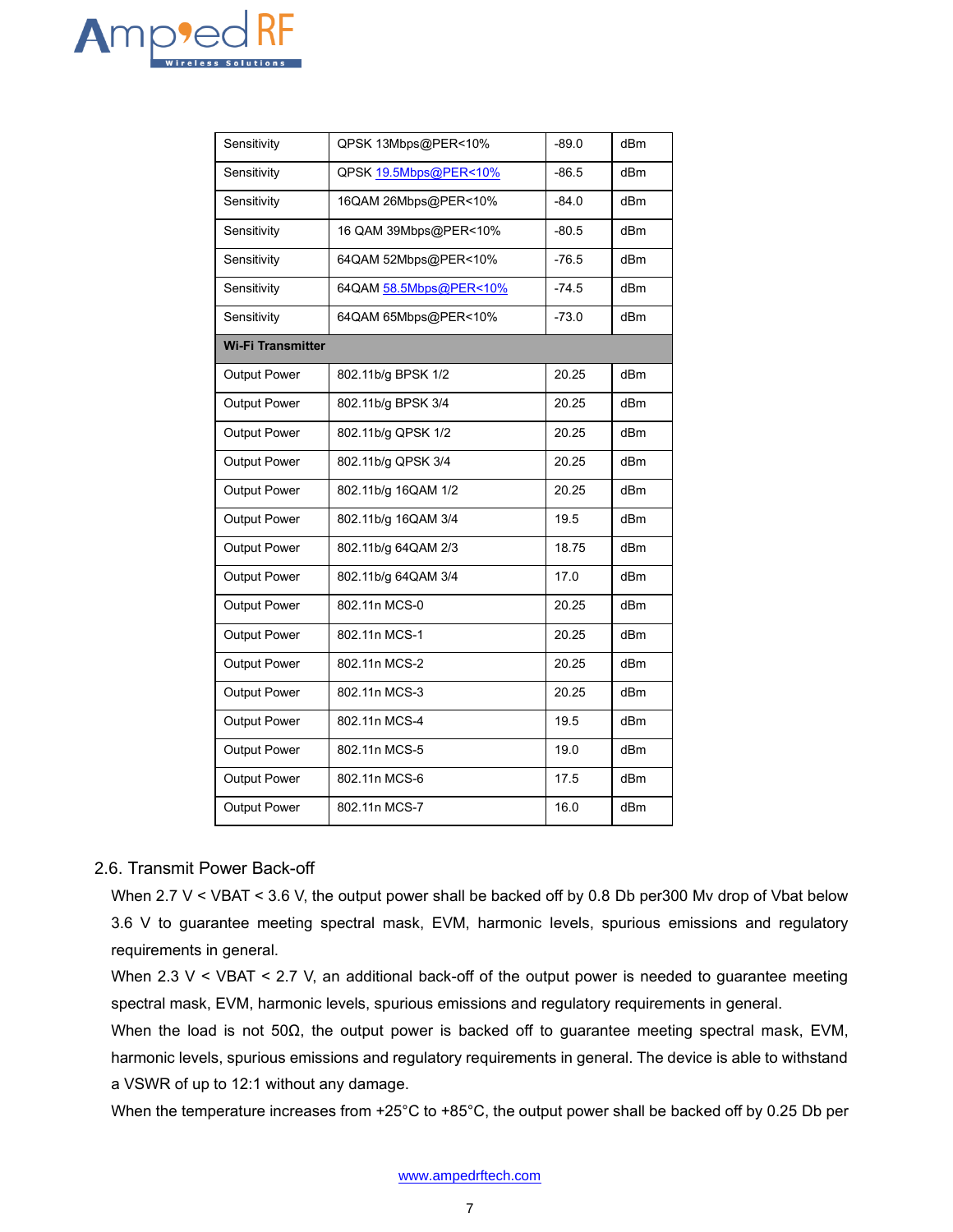

10°C increase to guarantee meeting spectral mask, EVM, harmonic levels, spurious emissions and regulatory requirements in general.



#### **Tx Power vs Vin**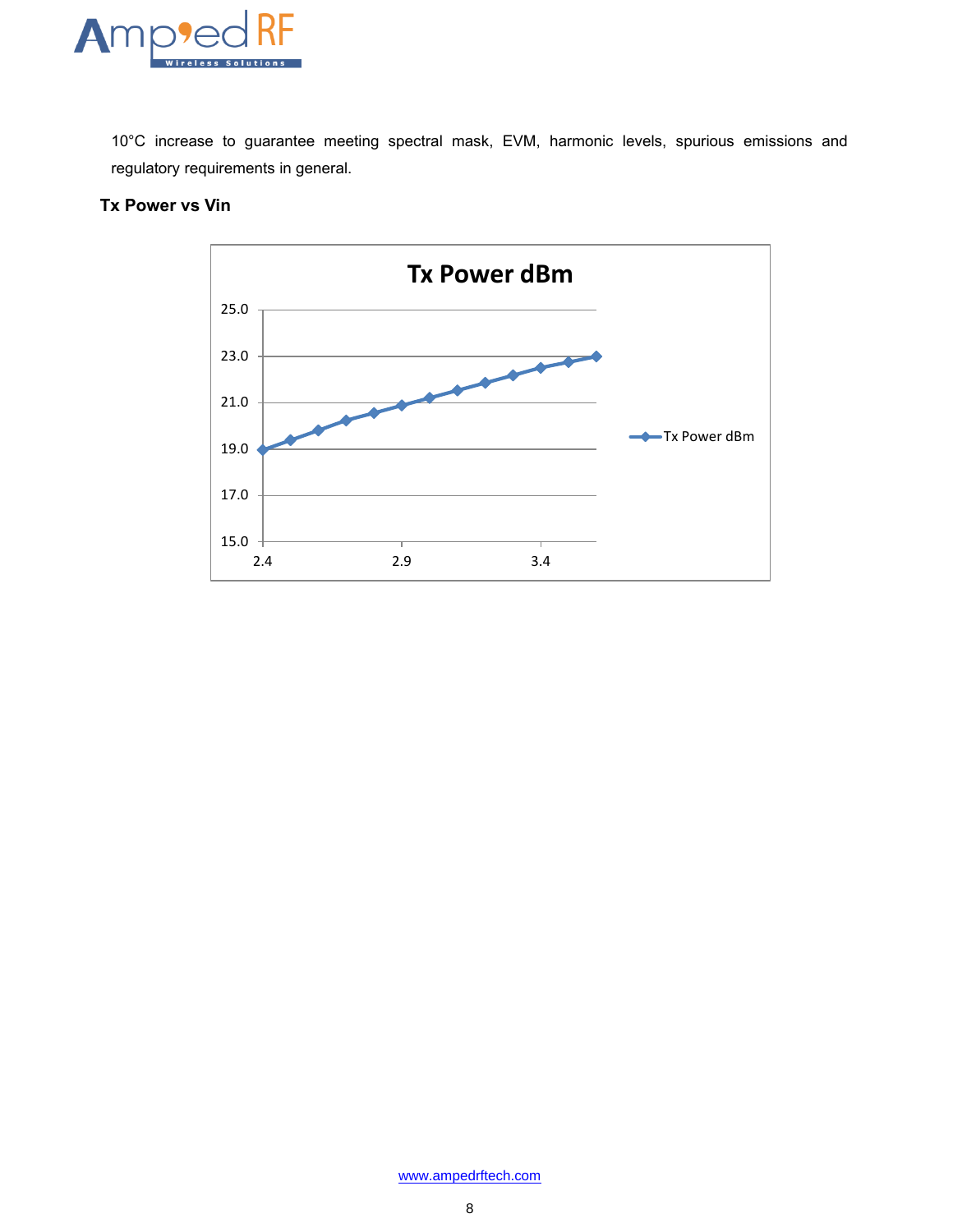

# <span id="page-8-0"></span>2.7. Pin Assignment

| Name                                | Type                  | Pin#                                                                     | Description                                           | <b>ALT Function</b>          | 5V Tolerant     | <b>Initial State</b> |  |
|-------------------------------------|-----------------------|--------------------------------------------------------------------------|-------------------------------------------------------|------------------------------|-----------------|----------------------|--|
|                                     | <b>UART Interface</b> |                                                                          |                                                       |                              |                 |                      |  |
| <b>RXD</b>                          | ı                     | 13                                                                       | Receive data                                          |                              | Y               |                      |  |
| <b>TXD</b>                          | $\Omega$              | 14                                                                       | Transmit data                                         |                              | Y               |                      |  |
| <b>RTS</b>                          | $\circ$               | 12                                                                       | Request to send (active low)                          | I2C Data/Aux Uart Rx         | Y               |                      |  |
| <b>CTS</b>                          | $\mathbf{I}$          | 11                                                                       | Clear to send (active low)                            | <b>I2C Clock/Aux Uart Tx</b> | Υ               |                      |  |
| <b>Reserved</b>                     |                       |                                                                          |                                                       |                              |                 |                      |  |
| BOOT <sub>0</sub>                   | ı                     | 9                                                                        | Boot 0                                                |                              |                 |                      |  |
| <b>Power and Ground</b>             |                       |                                                                          |                                                       |                              |                 |                      |  |
| $V_{in}$                            |                       | 8                                                                        | $V_{in}$                                              |                              |                 |                      |  |
| <b>GND</b>                          |                       | $\overline{7}$                                                           | <b>GND</b>                                            |                              |                 |                      |  |
| <b>Reset</b>                        |                       |                                                                          |                                                       |                              |                 |                      |  |
| <b>RESETN</b>                       | $\mathbf{I}$          | 10                                                                       | $2.5V$ max<br>Reset input (active low for 5 ms)       |                              |                 |                      |  |
| <b>LPO</b>                          |                       |                                                                          |                                                       |                              |                 |                      |  |
| <b>LPO</b>                          | T                     | 15                                                                       | LPO input (optional)                                  |                              |                 |                      |  |
| GPIO - General Purpose Input/Output |                       |                                                                          |                                                       |                              |                 |                      |  |
| <b>GPIO [1]</b>                     | I/O                   | $\mathbf{1}$<br>Υ<br>General Purpose Input/Output<br>SPI MISO/I2S ext SD |                                                       | Input pull down              |                 |                      |  |
| <b>GPIO [2]</b>                     | UQ                    | $\overline{2}$                                                           | General Purpose Input/Output<br>Y<br>SPI MOSI/I2S SD  |                              | Floating        |                      |  |
| <b>GPIO [3]</b>                     | I/O                   | 3                                                                        | General Purpose Input/Output<br>SPI SCLK/ I2S CK<br>Y |                              |                 | Input pull down      |  |
| <b>GPIO [4]</b>                     | I/O                   | $\overline{4}$                                                           | Υ<br>General Purpose Input/Output<br>SPI SS/I2S WS    |                              | Input pull down |                      |  |
| <b>GPIO [5]</b>                     | I/O                   | 5                                                                        | General Purpose Input/Output<br>ADC <sub>0</sub><br>Y |                              | Input pull down |                      |  |
| GPIO [6]                            | I/O                   | 6                                                                        | General Purpose Input/Output<br>ADC <sub>1</sub><br>Y |                              |                 | Input pull down      |  |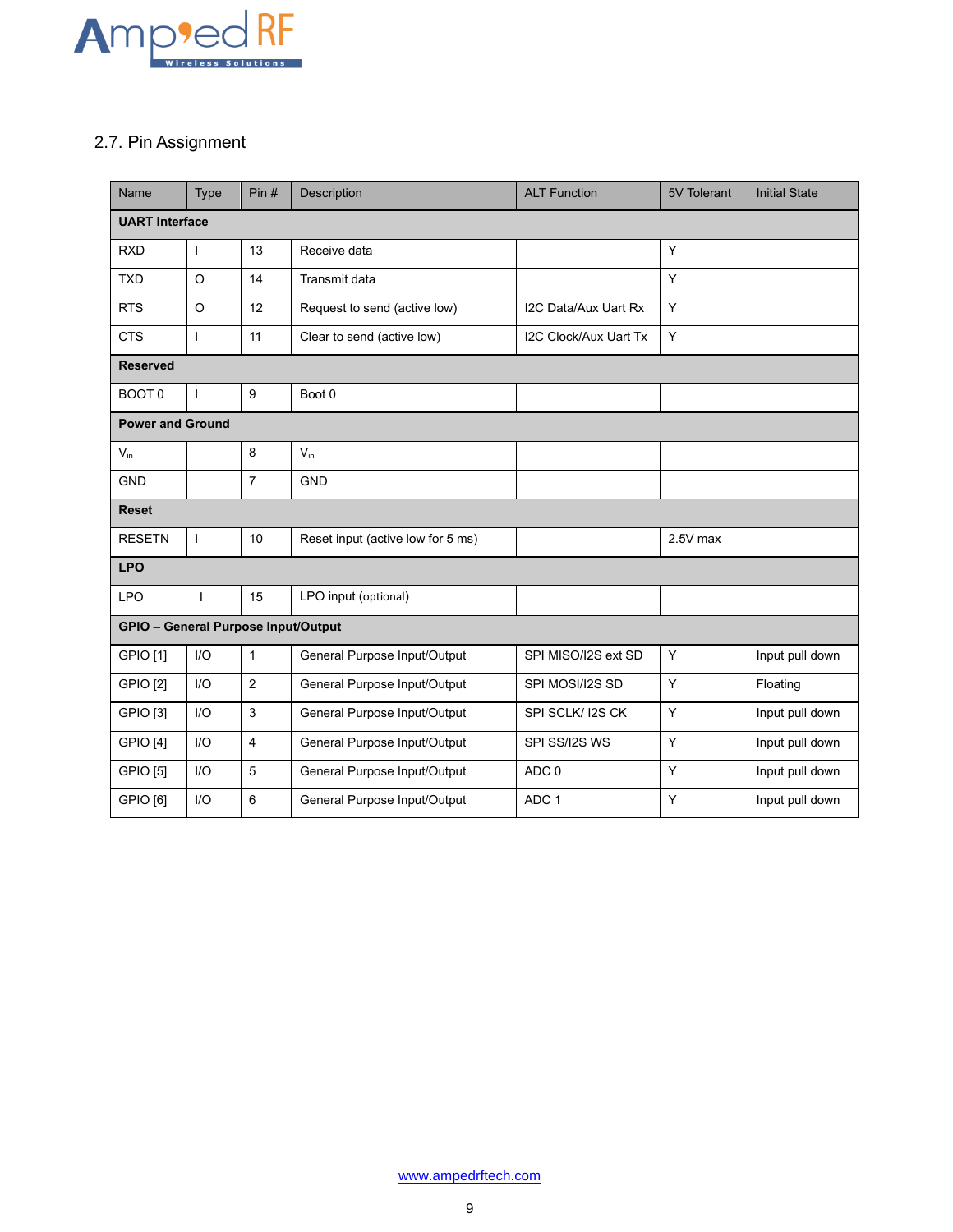<span id="page-9-0"></span>

2.8. Pin Placement Diagram (Top View)

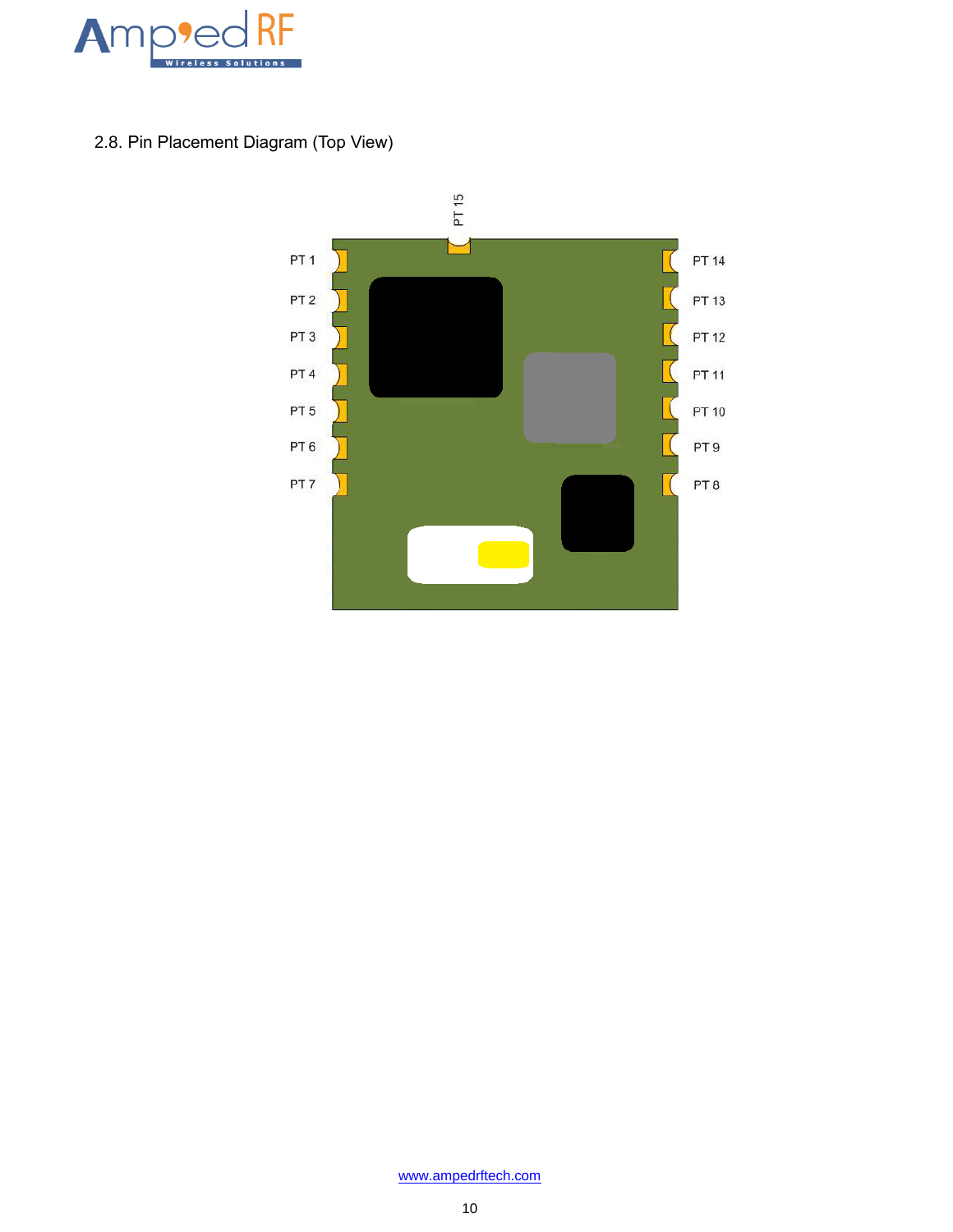

# <span id="page-10-0"></span>2.9. Layout Drawing

Size: 14.6 mm x 13.5 mm x 2.8 mm

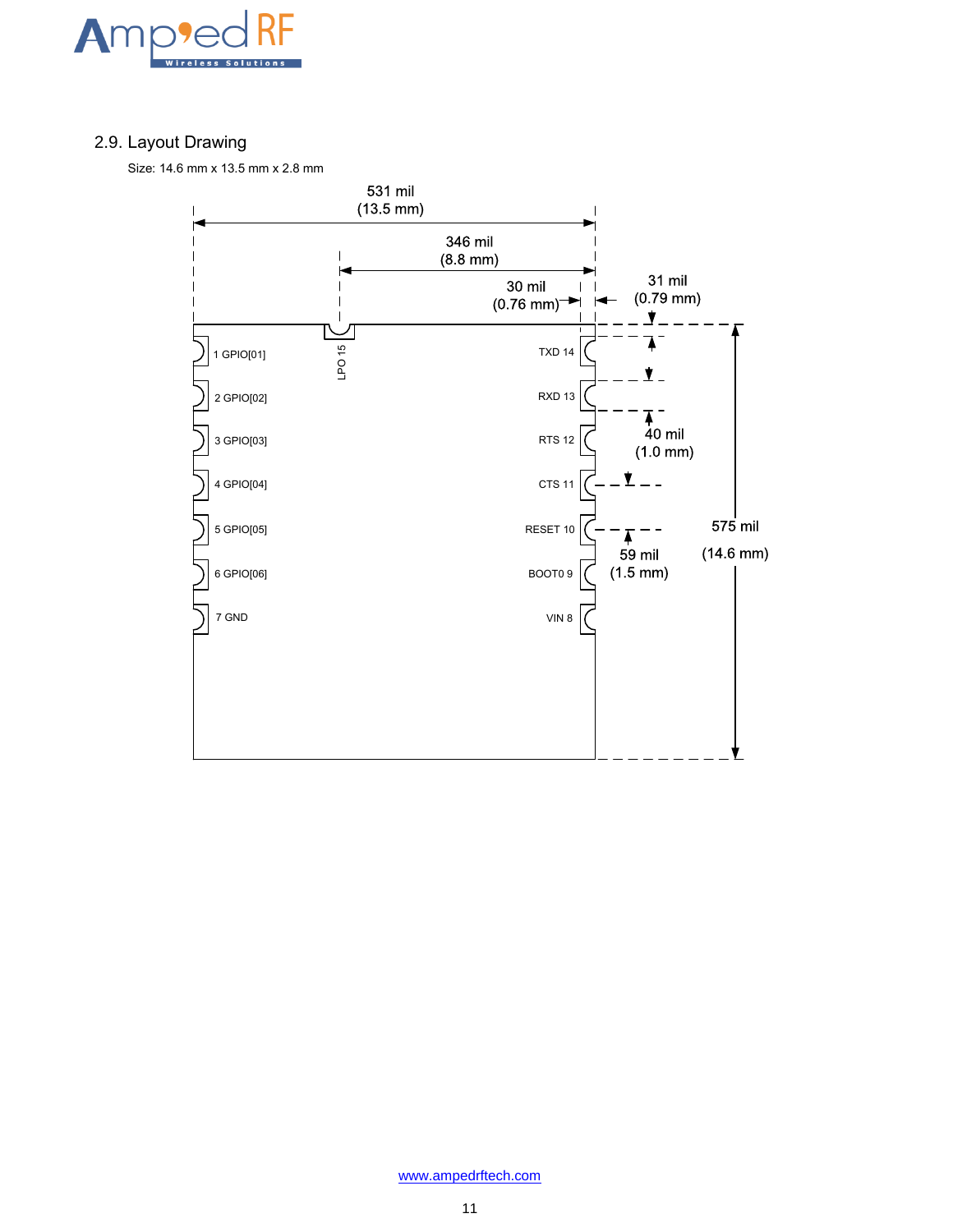

## <span id="page-11-0"></span>**3. Hardware Design**

<span id="page-11-1"></span>3.1. Block Diagram



#### <span id="page-11-2"></span>3.2. Layout

- All unused pins should be left floating; do not ground.
- All GND pins must be well grounded.
- The area around the antenna should be free of any ground planes, power planes, trace routings, or metal for at least 6.5 mm in all directions.
- Traces should not be routed underneath the module.

#### <span id="page-11-3"></span>3.3. Module Reflow

The WF63 is a surface mount module supplied on a 15 pin, 6-layer PCB. The final assembly recommended reflow profiles are:

For RoHS/Pb-free applications, Sn96.5/Ag3.0/Cu0.5 solder is recommended.

- Maximum peak temperature of 230° 240°C (below 250°C).
- Maximum rise and fall slope after liquidous of < 2°C/second.
- Maximum rise and fall slope after liquidous of < 3°C/second.
- Maximum time at liquidous of  $40 80$  seconds.

#### <span id="page-11-4"></span>3.4. GPIO Interface

All GPIOs are capable of sinking and sourcing 4Ma of I/O current.

#### <span id="page-11-5"></span>3.5. UART Interface

The UART is compatible with the 16550 industry standard. Four signals are provided with the UART interface. The TXD and RXD pins are used for data while the CTS and RTS pins are used for flow control.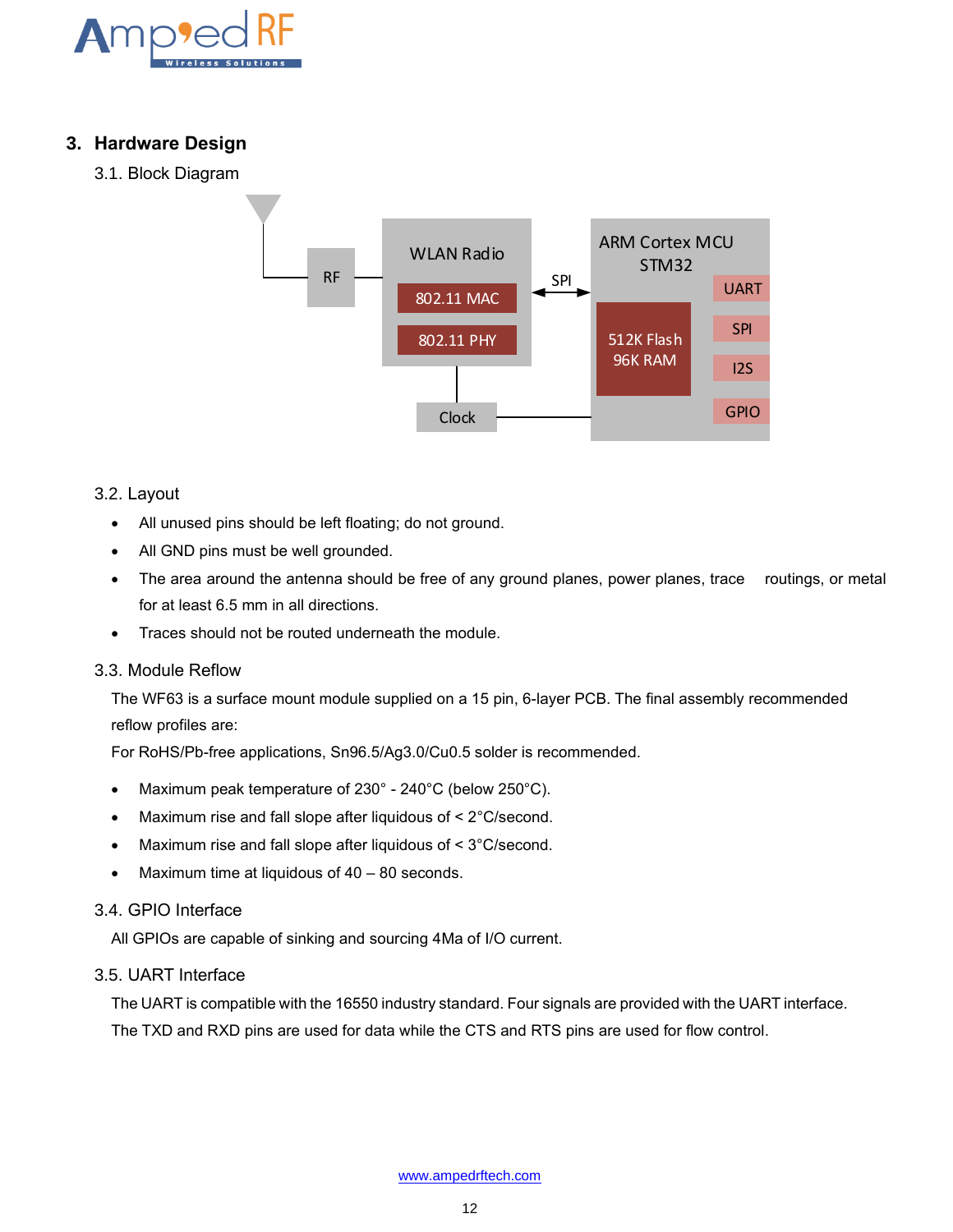

### <span id="page-12-0"></span>3.6. PCB Layout Guidelines



#### <span id="page-12-1"></span>3.7. Reset Circuit

Two types of system reset circuits are detailed below.

#### 3.7.1.External Reset Circuit



Note:  $R_{PU}$  ranges from 30K ohm to 50K ohm internally.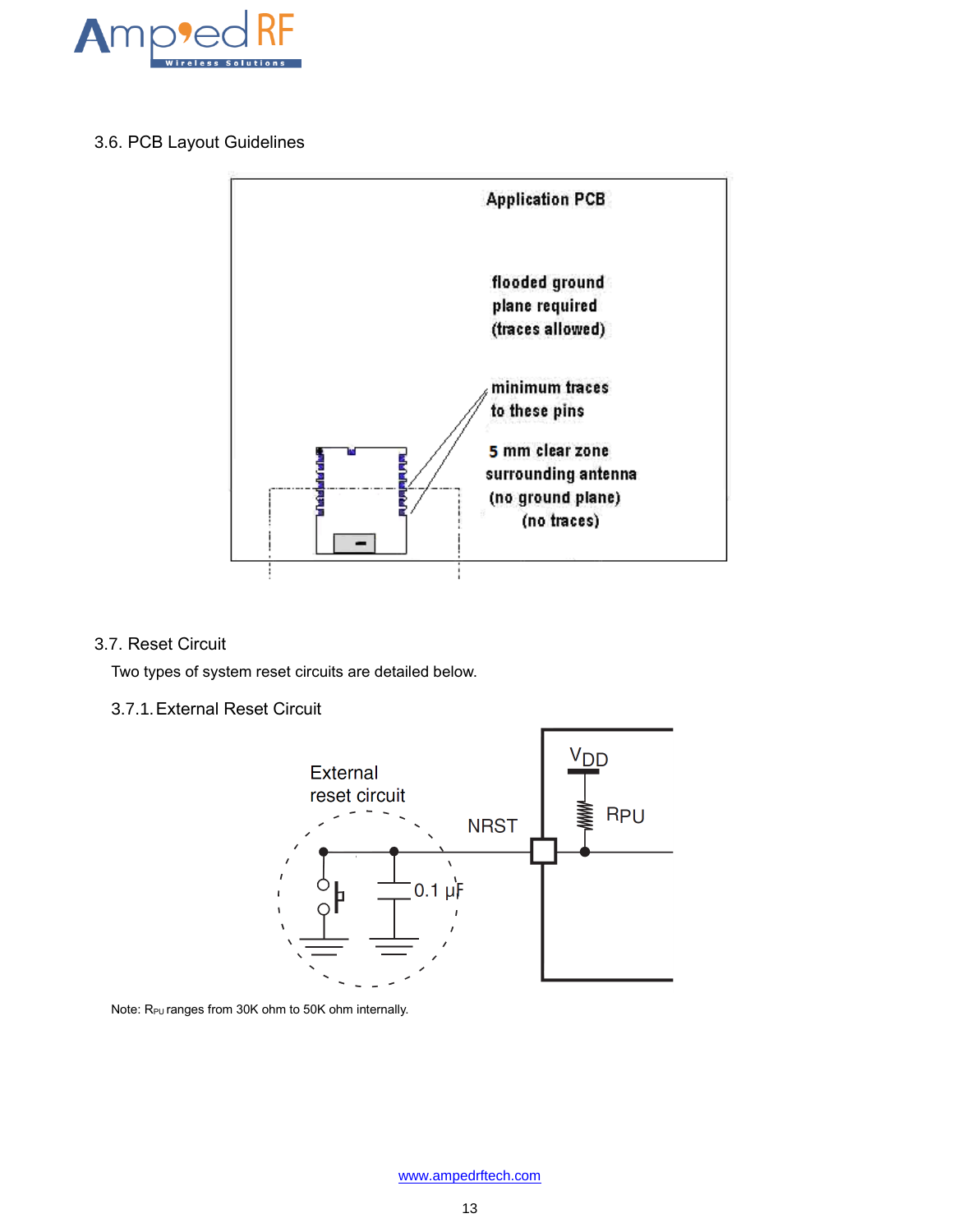

#### 3.7.2.Internal Reset Circuit



#### Notes:

- $R_{PU}$  ranges from 30K ohm to 50K ohm internally.
- $R_{RST}$  should be from 1K ohm to 10K ohm

#### <span id="page-13-0"></span>3.8. Reference design

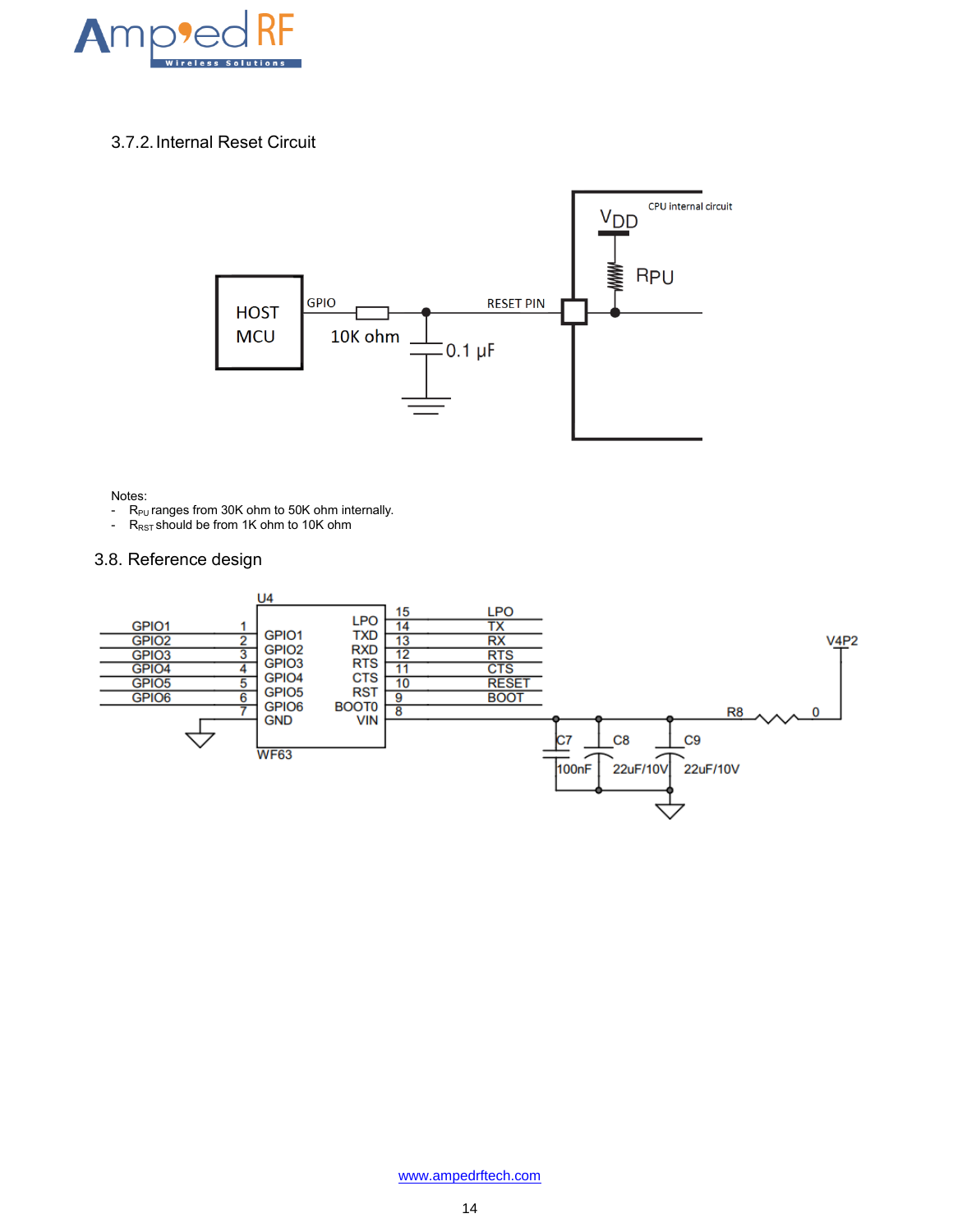



# <span id="page-14-0"></span>3.9. External LPO Input Circuit

The LPO input circuit is optional. The accuracy of the slow clock frequency must be 32.768 KHz ±150 ppm.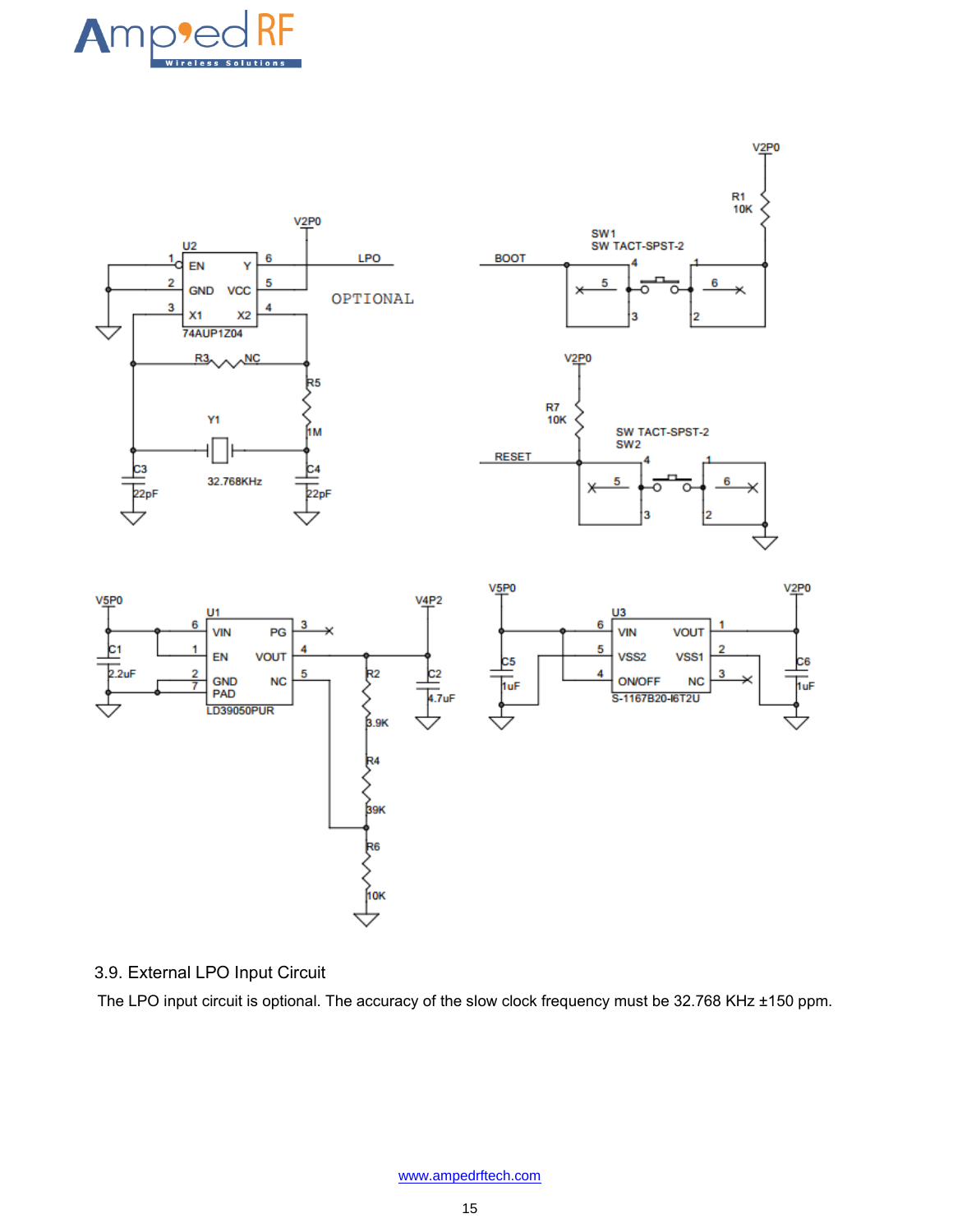

#### **LPO Parameters:**

Frequency: 32.768 KHz Tolerance: 150 ppm Voltage Levels:

Low: 0.1 V

High: 2.0 V

Input Capacitance: 2.5 pF maximum

#### <span id="page-15-0"></span>**4. Regulatory Compliance**

#### **Federal Communications Commission statement:**

This module has been tested and found to comply with the FCC Part15.

These limits are designed to provide reasonable protection against harmful interference in approved installations. This equipment generates, uses, and can radiate radio frequency energy and, if not installed and used in accordance the instructions, may cause harmful interference to radio communications. However, there is no guarantee that interference will not occur in a particular installation.

This device complies with part 15 of the FCC Rules. Operation is subject to the following two conditions: (1) This device may not cause harmful interference, and (2) this device must accept any interference received, including interference that may cause undesired operation.

Modifications or changes to this equipment not expressly approved by Amp'ed RF Technology may void the user's authority to operate this equipment.

The modular transmitter must be equipped with either a permanently affixed label or must be capable of electronically displaying its FCC identification number

(A) If using a permanently affixed label, the modular transmitter must be labeled with its own FCC identification number, and, if the FCC identification number is not visible when the module is installed inside another device, then the outside of the device into which the module is installed must also display a label referring to the enclosed module. This exterior label can use wording such as the following: "Contains Transmitter Module FCC ID: X3ZWFMOD9" or "Contains FCC ID: X3ZWFMOD9."

(B) If the modular transmitter uses an electronic display of the FCC identification number, the information must be readily accessible and visible on the modular transmitter or on the device in which it is installed. If the module is installed inside another device, then the outside of the device into which the module is installed must display a label referring to the enclosed module. This exterior label can use wording such as the following: "Contains FCC certified transmitter module(s)."

To satisfy FCC RF Exposure requirements for mobile and base station transmission devices, a separation distance of 20 cm or more should be maintained between the antenna of this device and persons during operation. To ensure compliance, operation at closer than this distance is not recommended. The antenna(s) used for this transmitter must not be co-located or operating in conjunction with any other antenna or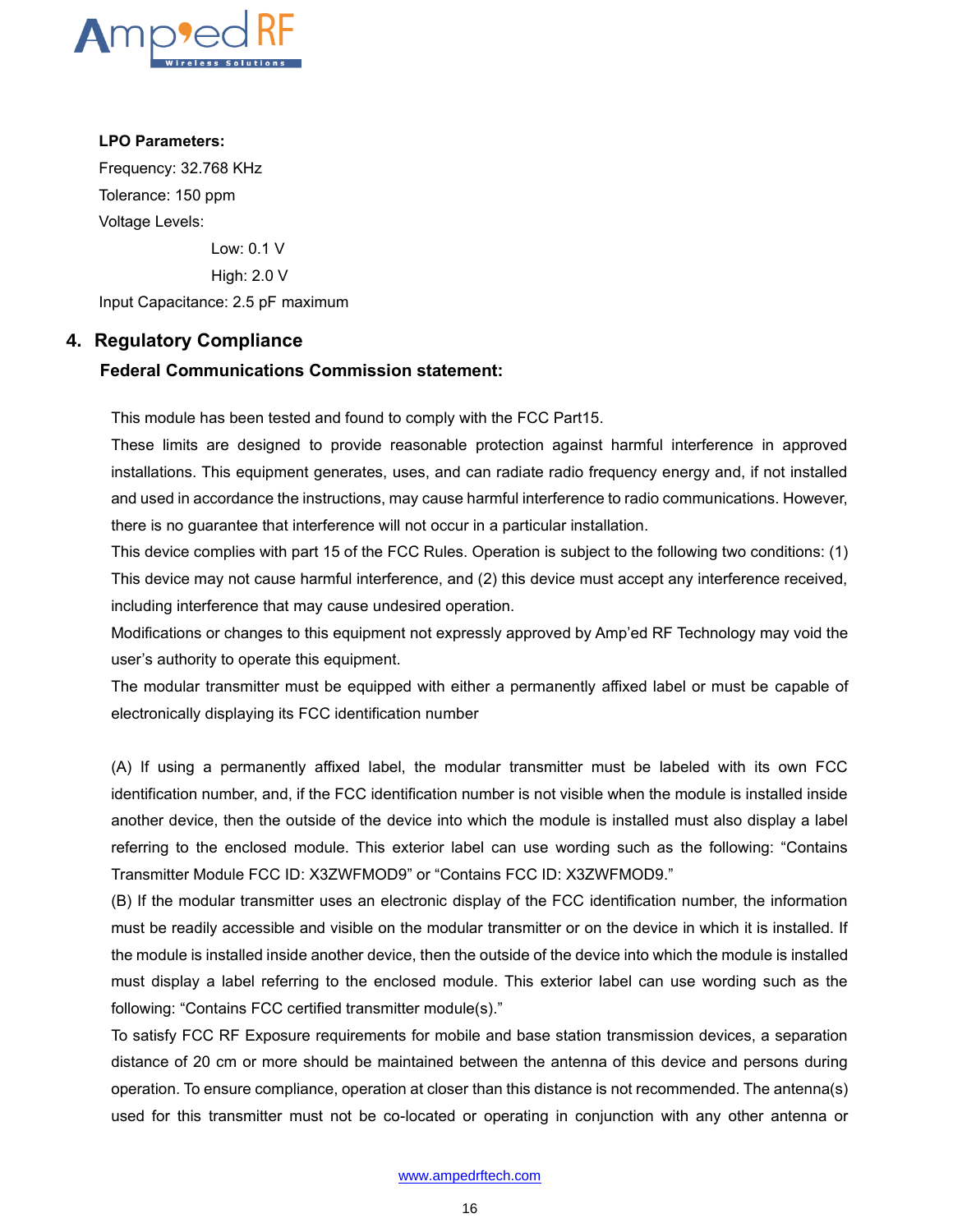

transmitter.

#### **Industry Canada statement:**

Label of the end product:

The final end product must be labeled in a visible area with the following "Contains transmitter module IC: 8828A-MOD9"

This Class B digital apparatus complies with Canadian ICES-003.

Cetappareilnumérique de la classe B estconforme à la norme NMB-003 du Canada.

This device complies with RSS-210 of the Industry Canada Rules. Operation is subject to the following two conditions: (1) This device may not cause harmful interference, and (2) this device must accept any interference received, including interference that may cause undesired operation.

Ce 17 ispositive est conforme à la norme CNR-210 d'Industrie Canada applicable aux appareils radio exempts de licence. Son fonctionnement est sujet aux deux conditions suivantes: (1) le 17ispositive ne doit pas produire de brouillage préjudiciable, et (2) ce 17ispositive doit accepter tout brouillage reçu, y compris un brouillage susceptible de provoquer un fonctionnement indésirable.

#### <span id="page-16-0"></span>4.1. Modular Approval, FCC and IC

FCC ID: X3ZWFMOD9

IC: 8828A-MOD9

In accordance with FCC Part 15, the WF63 is listed above as a Limited Modular Transmitter device.

#### <span id="page-16-1"></span>4.2. FCC Label Instructions

The outside of final products that contain a WF63 device must display a label referring to the enclosed module. This exterior label can use wording such as the following:

Contains Transmitter Module FCC ID: X3ZWFMOD9 IC: 8828A-MOD9

Any similar wording that expresses the same meaning may be used.

<span id="page-16-2"></span>4.3. CE Label Instructions

# <span id="page-16-3"></span>**0197**